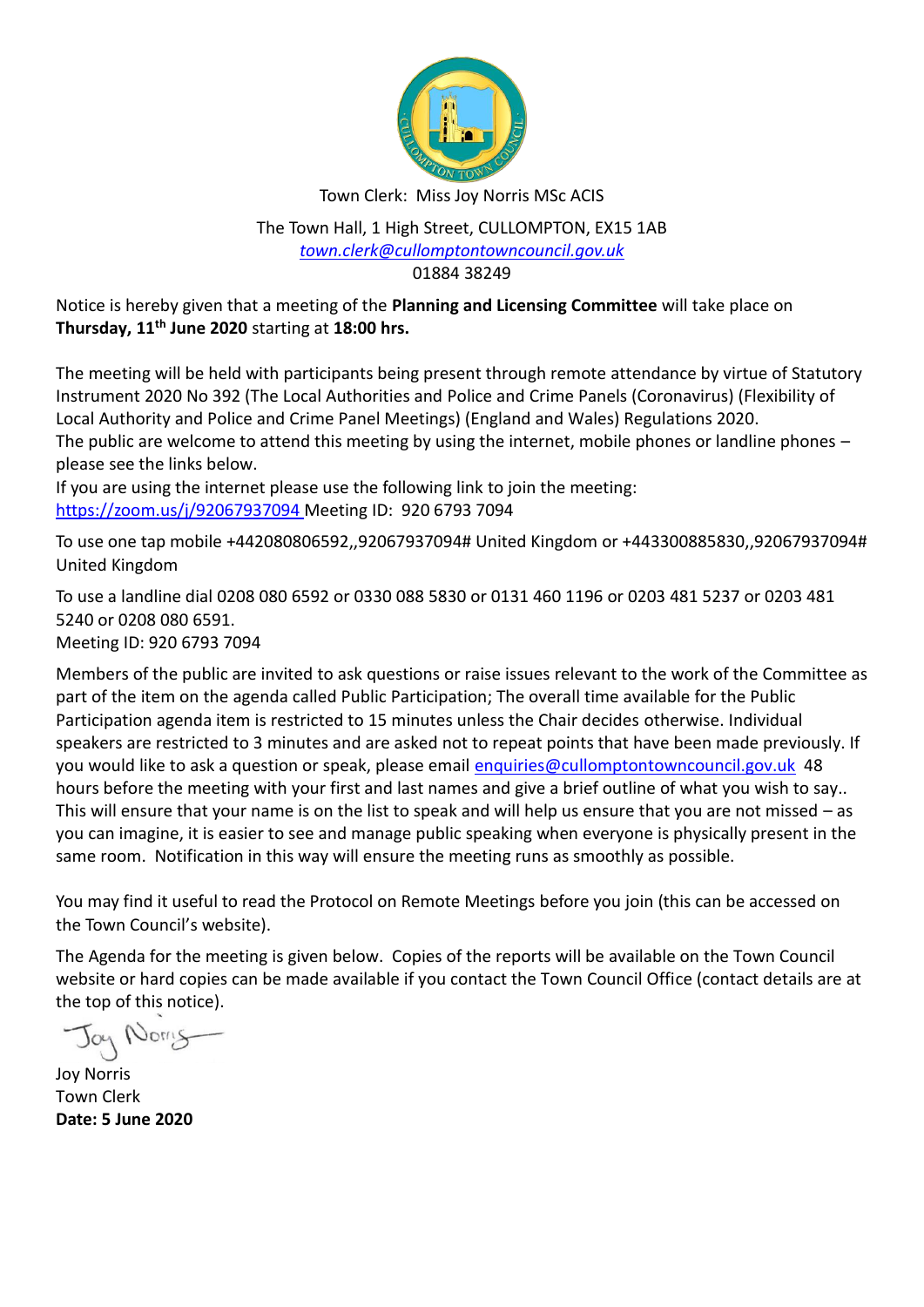**PUBLIC PARTICIPATION:** 15 minutes is set aside as a specific agenda item to enable members of the public to bring issues relevant to the Committee to the attention of Councillors. Up to 3 minutes is allowed for each person. Members of the public will only be permitted to speak during the Public Participation agenda item.

Please note that the Town Council is a Statutory Consultee for Planning Applications and as such does not make the final decision on any application. Any decisions and comments this Committee makes will be fed into the planning process. Mid Devon District Council is the Planning Authority and will issue the decision notice (Planning Determination) once their investigations into the application, consultation period and decision making process have been completed.

# **AGENDA**

# 1. **Apologies For Absence**

To receive apologies for absence from Councillors unable to attend the meeting.

# 2. **Declarations of Interests**:

To receive any Declarations of Interest from Councillors and Officers in respect of matters to be considered at this meeting, together with an appropriate statement regarding the nature of the interest.

Councillors and Officers are reminded of the requirement to declare any interest, including the type of interest, and reason for that interest, either at this stage of the meeting or as soon as they become aware of that interest.

#### 3. **Minutes**:

To confirm the minutes of the Planning and Licensing Committee meeting held on 13 February 2020 as a correct record (Appendix A).

#### 4. **Public Participation:**

To allow members of the public present at the meeting to raise matters which are relevant to the work of the Committee. Up to 3 minutes will be allowed for each person.

#### 5. **Planning Applications**

The Committee is asked to consider the applications listed below, which have been received for Cullompton, and agree their comments and recommendations to be forwarded to Mid Devon District Council: full details are available to view at the Mid Devon District Council [Planning Portal:](https://planning.middevon.gov.uk/online-applications/search.do?action=simple&searchType=BuildingControl)

- (a) **8 Tanners Close, Cullompton.** [20/00636/HOUSE](https://planning.middevon.gov.uk/online-applications/applicationDetails.do?activeTab=documents&keyVal=Q9HOS1KS04G00) Mr M Rutley. Erection of an extension
- (b) **Springbourne House, Springbourne Drive, Cullompton** [20/00735/FULL](https://planning.middevon.gov.uk/online-applications/applicationDetails.do?activeTab=documents&keyVal=QAKY6DKS05K00) Mr P Smith. Variation of Condition 2 of planning permission 19/00711/FULL to allow a revised access plan at.

# 6. **Planning Determinations made by Mid Devon District Council**

Decisions made by Mid Devon District Council in May 2020 are reported for information.

(a) Certificate of lawfulness for the proposed change of use of part of upper ground floor from financial and professional services (Class A2) to residential dwelling (Class C3) at Lloyds House 5 Fore Street Cullompton Devon EX15 1JW Ref. No[: 20/00606/CLP](https://planning.middevon.gov.uk/online-applications/applicationDetails.do?activeTab=documents&keyVal=Q94UJUKS07T00) | Status: Decided